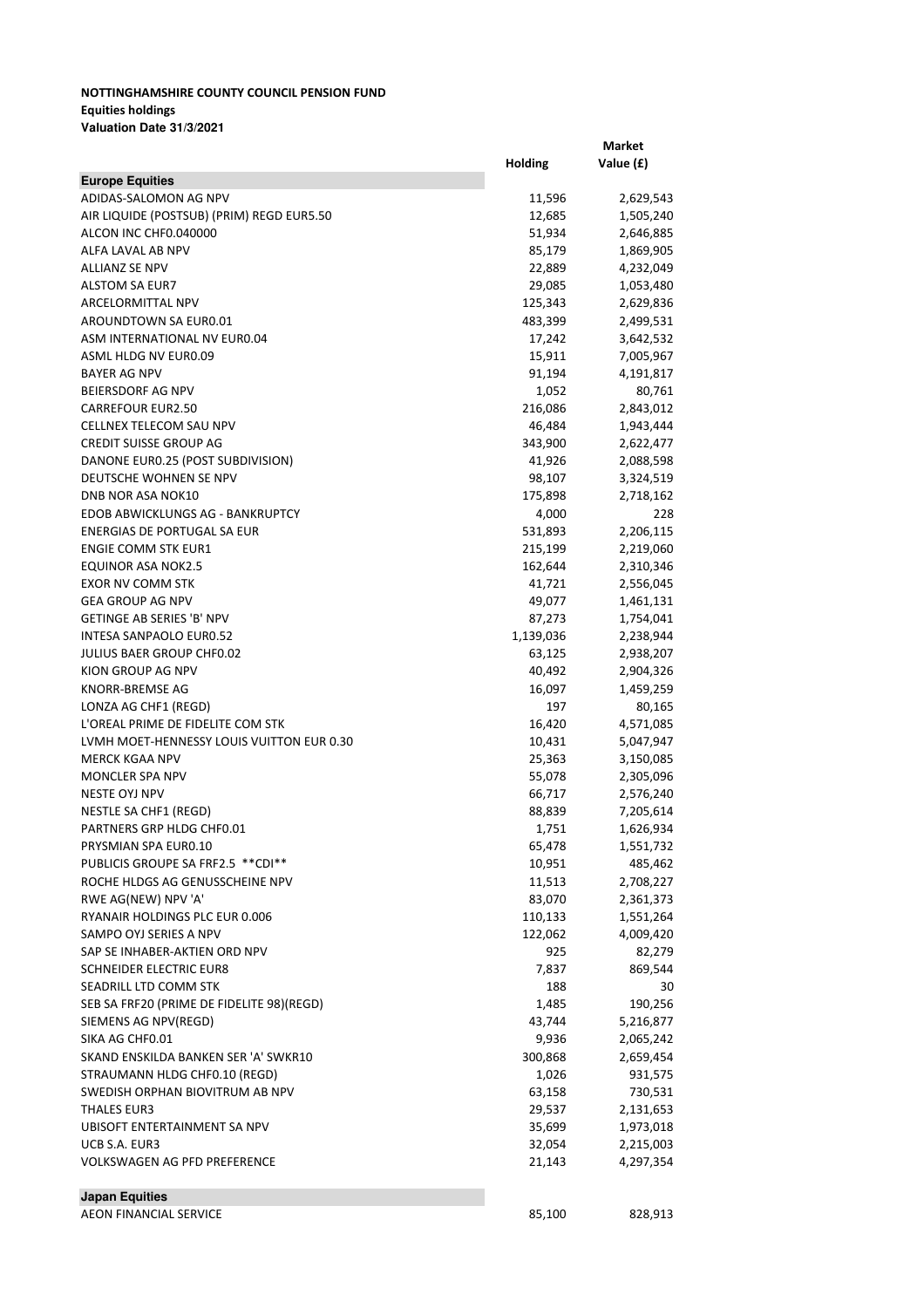| AI HOLDINGS CORP NPV                            | 8,600   | 123,706   |
|-------------------------------------------------|---------|-----------|
| ASTELLAS PHARMA INC NPV                         | 160,000 | 1,785,161 |
| BANDAI NAMCO HOLDINGS INC NPV                   | 13,300  | 688,306   |
| <b>BRIDGESTONE CORP Y50</b>                     | 55,500  | 1,627,975 |
| <b>CYBER AGENT INC NPV</b>                      | 48,800  | 637,620   |
| DAIFUKU CO LTD NPV                              | 9,500   | 674,847   |
| DAI-ICHI LIFE INSURANCE INCC YEN                | 107,500 | 1,339,723 |
| DAIKIN INDUSTRIES LTD                           | 10,500  | 1,536,189 |
| DAITO TRUST CONSTRUCTION CO                     | 5,700   | 479,683   |
| DAIWA HOUSE INDUSTRY CO NPV                     | 7,800   | 165,816   |
| DIGITAL GARAGE INC NPV                          | 21,000  | 620,536   |
| DISCO CORP NPV                                  | 3,500   | 797,767   |
| EGUARANTEE INCORPORATED                         | 23,000  | 314,699   |
| ELECOM CO LTD NPV                               | 21,800  | 351,044   |
| FP CORPORATION YEN50                            | 14,000  | 413,232   |
| FUJI OIL HOLDINGS INC NPV                       | 14,000  | 271,172   |
| <b>GLORY LTD NPV</b>                            | 12,300  | 191,934   |
| <b>HAMAKYOREX CO LTD NPV</b>                    | 10,400  | 221,020   |
| <b>IRISO ELECTRONICS CO YEN</b>                 | 2,400   | 77,688    |
| <b>ISUZU MOTORS ORD YEN50</b>                   | 185,200 | 1,444,361 |
| <b>ITOCHU CORP ORD YEN50</b>                    | 109,600 | 2,564,288 |
| <b>JSR CORP NPV</b>                             | 35,100  | 767,814   |
| JXTG HOLDINGS INC NPV                           | 419,000 | 1,378,282 |
| <b>KDDI CORPORATION YEN5000</b>                 | 102,700 | 2,284,290 |
| <b>KEYENCE CORP NPV</b>                         | 7,900   | 2,604,370 |
| <b>KUREHA CORP NPV</b>                          | 10,700  | 536,204   |
| M3 INCORPORATED NPV                             | 12,400  | 615,133   |
| <b>MAKITA CORPORATION NPV</b>                   | 17,600  | 547,197   |
| <b>MANDOM CORPORATION NPV</b>                   | 6,300   | 86,241    |
| MARUWA COMPANY LTD NPV                          | 5,700   | 424,723   |
| MATSUMOTOKIYOSHI HOLDINGS NPV                   | 49,400  | 1,597,449 |
| MINEBEA MISTUMI INCORP                          | 60,200  | 1,116,286 |
| MIROKU JYOHO SERV CO LTD NPV                    | 23,200  | 313,479   |
| MITSUBISHI UFJ FINANCIAL                        | 592,700 | 2,300,327 |
| MITSUI FUDOSAN YEN50                            | 107,300 | 1,768,664 |
| MURATA MANUFACTURING CO LTD NPV                 | 41,600  | 2,412,664 |
| MUSASHI SEIMITSU INDUSTRY NPV                   | 33,400  | 413,839   |
| <b>NAKANISHI INC NPV</b>                        | 36,200  | 547,309   |
| NICHIHA CORP NPV                                | 15,500  | 327,880   |
| NIFCO INC YEN50                                 | 60,300  | 1,593,953 |
| NIPPON DENSETSU KOGYO CO NPV                    | 7,800   | 98,947    |
| NIPPON SHINYAKU ORD NPV                         | 13,700  | 738,661   |
| NIPPON TEL & TEL PUBLIC CORP Y50000             | 118,400 | 2,207,135 |
| NITORI HOLDINGS CO LTD NPV                      | 6,000   | 842,206   |
| NITTOKU ENGINEERING CO YEN50                    | 10,400  | 223,749   |
| NOF CORP NPV                                    | 34,000  | 1,289,020 |
| NTT DATA CORP NPV                               | 156,500 | 1,756,376 |
| OBARA GROUP INC NPV                             | 16,500  | 408,017   |
| ORIX CORPORATION Y50                            | 127,700 | 1,563,407 |
| OTSUKA CORP NPV                                 | 28,700  | 975,135   |
| PALTAC CORPORATION NPV                          | 14,400  | 564,829   |
| PARK 24 COMPANY LTD NPV                         | 47,300  | 641,601   |
| PEPTIDREAM INC NPV                              | 3,600   | 119,247   |
| PIGEON CORPN NPV                                | 18,800  |           |
|                                                 |         | 516,684   |
| PRESTIGE INTL INC NPV<br>ROLAND CORPORATION NPV | 55,200  | 297,259   |
|                                                 | 10,900  | 285,625   |
| RORZE CORPN NPV                                 | 9,700   | 495,635   |
| RYOHIN KEIKAKU CO ORD YEN50                     | 70,000  | 1,202,045 |
| SANKYU INC NV                                   | 43,900  | 1,396,559 |
| SANTEN PHARMACEUTICALS ORD YEN50                | 44,100  | 440,257   |
| SHIMADZU CORP YEN50                             | 7,400   | 194,396   |
| SHIMANO INC YEN50                               | 2,800   | 484,216   |
| SHIP HEALTHCARE HLDGS INC NPV                   | 60,600  | 1,234,205 |
| SIIX CORP NPV                                   | 4,400   | 47,101    |
| <b>SMC CORP NPV</b>                             | 4,000   | 1,686,510 |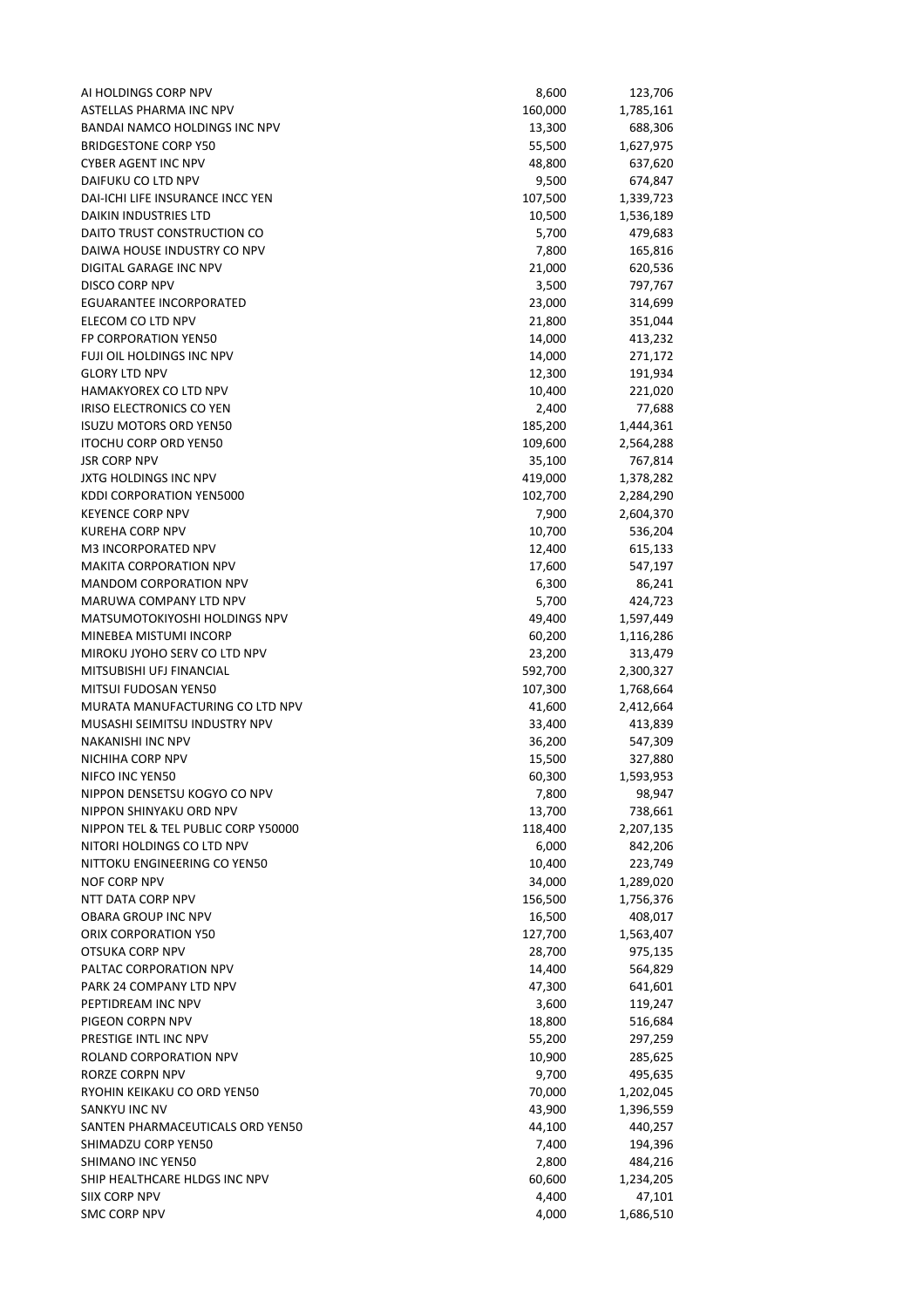| SOFTBANK GROUP CORP ORD YE50                          | 46,100                  | 2,821,211                |
|-------------------------------------------------------|-------------------------|--------------------------|
| STANLEY ELECTRIC CO ORD YEN50                         | 71,500                  | 1,545,306                |
| <b>STEMRIM YEN</b>                                    | 14,200                  | 76,841                   |
| SUMITOMO FORESTRY CO LTD NPV                          | 26,700                  | 417,864                  |
| SUMITOMO MITSUI FINANCIAL NPV                         | 61,400                  | 1,613,767                |
| TAIKISHA ORD YEN NPV                                  | 11,600                  | 230,163                  |
| TAKEDA PHARMACEUTICAL NPV                             | 88,100                  | 2,302,228                |
| TDK CORP ORD Y50                                      | 17,200                  | 1,727,256                |
| TOHO COMPANY (FILM) LTD                               | 20,000                  | 589,019                  |
| TOKIO MARINE HOLDINGS INC NPV                         | 61,200                  | 2,113,102                |
| <b>TORAY INDUSTRIES INC NPV</b>                       | 326,000                 | 1,522,691                |
| TOYOTA INDUSTRIES CORP YEN50                          | 35,900                  | 2,319,443                |
| TRUSCO NAKAYAMA CORP NPV                              | 18,000                  | 346,760                  |
| YAKULT HONSHA COMPANY LTD NPV                         | 21,600                  | 791,988                  |
| YAMAHA MOTOR CO LTD                                   | 27,600                  | 490,604                  |
| YOKOGAWA ELECTRIC CORPN                               | 41,600                  | 555,824                  |
| <b>Pacific Basin Equities</b>                         |                         |                          |
| PROSUS EUR0.05000                                     | 27,515                  | 2,221,989                |
| <b>Private Equity</b>                                 |                         |                          |
| LGPS CENTRAL - REGULATORY CAPITAL                     | 1,315,000               | 1,315,000                |
| LGPS CENTRAL - REGULATORY LOAN                        | 685,000                 | 685,000                  |
| <b>UK Equities</b>                                    |                         |                          |
| 31 GROUP ORD GBP0.738636                              | 886,371                 | 10,224,289               |
| ANGLO AMERICAN PLC ORD US\$0.54945 (POST CON)         | 1,060,976               | 30,158,243               |
| <b>ASSURA PLC REIT ORD 10P</b>                        | 10,262,255              | 7,399,086                |
| ASTRAZENECA GROUP US\$0.25                            | 477,464                 | 34,601,816               |
| AVAST PLC ORD 10P                                     | 1,405,531               | 6,409,221                |
| BAE SYSTEMS PLC 2.5P                                  | 4,755,063               | 24,003,558               |
| <b>BALFOUR BEATTY PLC ORD 50P</b>                     | 6,668,048               | 19,684,078               |
| BHP GROUP PLC COMM STK                                | 1,911,272               | 40,022,036               |
| BP PLC ORD US\$0.25                                   | 3,118,611               | 9,188,987                |
| BRITISH AMERICAN TOBACCO ORD 25P                      | 473,482                 | 13,132,023               |
| <b>BT GROUP ORD 5P</b>                                | 8,932,956               | 13,828,216               |
| <b>BURBERRY GROUP ORD GBP0.0005</b>                   | 1,096,211               | 20,811,566               |
| CAPITA PLC GBP0.02066666                              | 23,508,780              | 10,235,723               |
| CNH INDUSTRIAL NV EUR0.01(ITALIAN LISTING)            | 296,892                 | 3,351,031                |
| DAILY MAIL & GEN TRUST TST-B 12.5P                    | 974,872                 | 8,842,089                |
| DIAGEO ORD 28 101/108P                                | 393,239                 | 11,755,880               |
| DRAX GROUP ORD 11.55172P<br><b>FERGUSON NEWCO PLC</b> | 2,723,558<br>147,676    | 11,433,496               |
| <b>FIRSTGROUP ORD 5P</b>                              |                         | 12,797,602               |
| <b>GLAXOSMITHKLINE PLC ORD 25P</b>                    | 13,797,013<br>3,232,780 | 12,693,252<br>41,631,741 |
| <b>HALFORDS ORD 1P</b>                                | 1,076,647               | 4,091,259                |
| HAYS ORD 1P                                           | 3,906,987               | 5,837,039                |
| HSBC HOLDINGS PLC ORD US\$0.50                        | 1,998,219               | 8,455,464                |
| INTERMEDIATE CAPITAL GROUP COMM STK GBP0.2625         | 630,518                 | 11,607,836               |
| INTERNATIONAL WORKPLACE GROUP ORD GBP                 | 4,678,149               | 15,924,419               |
| ITV PLC ORD 10P                                       | 7,360,971               | 8,844,207                |
| JOHN LAING GROUP PLC ORD 10P                          | 5,316,092               | 16,660,632               |
| JOHNSON MATTHEY PLC COMM STK GBP1.109245              | 618,631                 | 18,633,166               |
| <b>JUST GROUP ORD 1P</b>                              | 2,753,334               | 2,780,867                |
| LEGAL & GENERAL ORD 2 1/2P                            | 13,834,212              | 38,611,286               |
| LINDE PLC EUR0.0001                                   | 16,319                  | 3,321,038                |
| LLOYDS BANKING GROUP PLC ORD 10P                      | 29,904,901              | 12,720,050               |
| MELROSE INDUSTRIES PLC ORD 6.85714P                   | 1,064,700               | 1,776,452                |
| NATIONAL GRID PLC COM STK GBP0.1139535                | 2,248,566               | 19,427,610               |
| NETWORK INTL HOLDING                                  | 2,028,197               | 8,384,566                |
| NEXT PLC ORD 10P                                      | 159,057                 | 12,511,424               |
| OCADO GROUP PLC ORD 2P                                | 452,437                 | 9,207,093                |
| PEARSON ORD 25P                                       | 2,346,305               | 18,104,089               |
| PETS AT HOME GROUP ORD 1P                             | 6,515,508               | 26,896,017               |
| PRUDENTIAL PLC ORD 5P                                 | 1,794,215               | 27,639,882               |
|                                                       |                         |                          |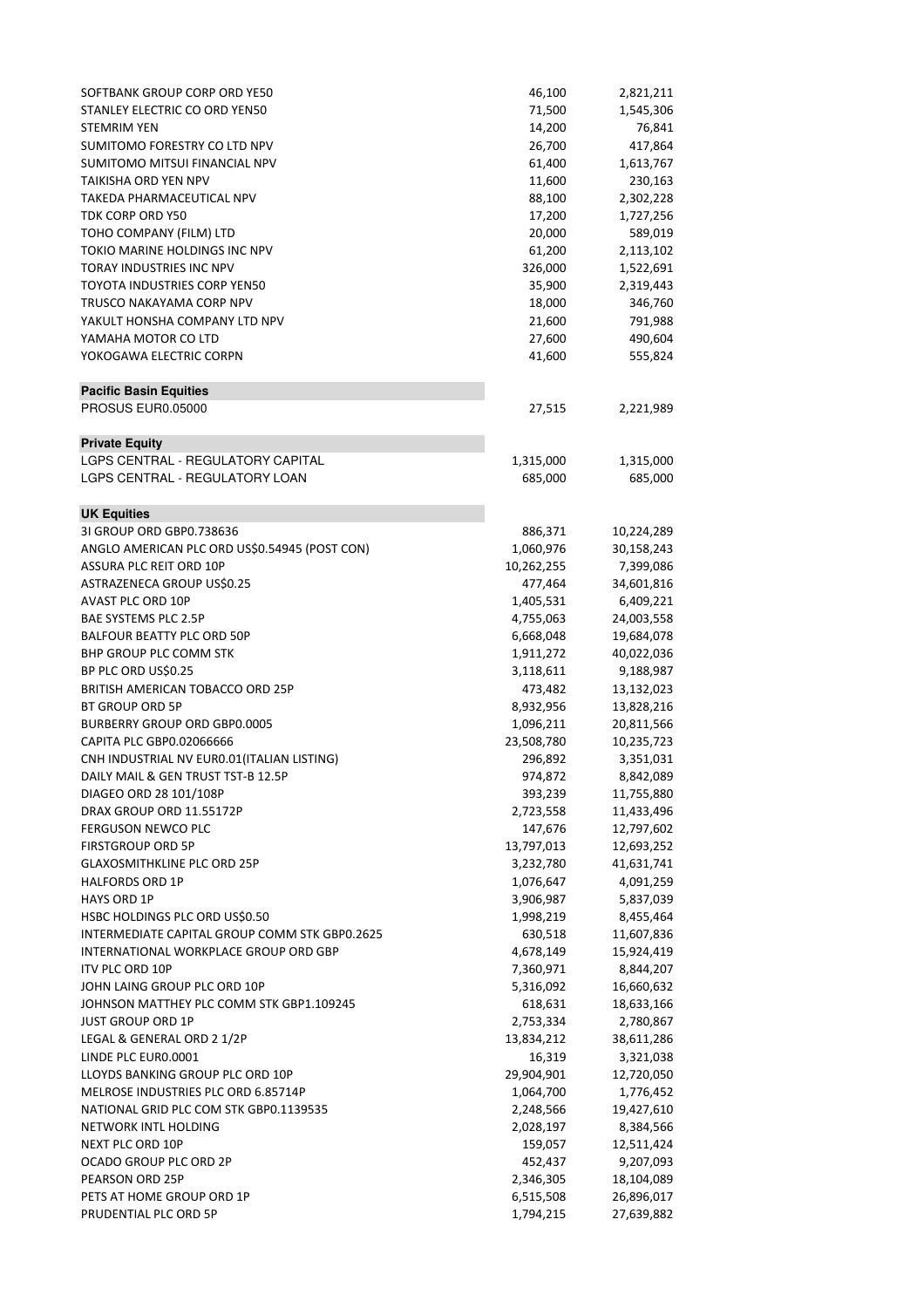| QINETIQ GROUP PLC ORD 10P                       | 4,925,664          | 15,565,098             |
|-------------------------------------------------|--------------------|------------------------|
|                                                 |                    |                        |
| RELX COM STK GBP0.144397                        | 1,311,115          | 23,849,182             |
| RIO TINTO PLC ORD 10P                           | 504,960            | 28,025,280             |
| ROYAL DUTCH SHELL EURO.07 'B' (UK)              | 1,913,476          | 25,544,905             |
| SMITHS GROUP ORD 37.5P                          | 801,109            | 12,317,051             |
| STANDARD CHARTERED ORD USD0.50                  | 3,210,420          | 16,036,048             |
| SYNCONA LTD ORD NPV                             | 3,082,500          | 7,783,313              |
| TESCO PLC ORD 6.33333P                          | 11,567,866         | 26,473,061             |
| TP ICAP GROUP PLC NEW ORD 25P                   | 3,445,768          | 8,381,831              |
| <b>TRAINLINE PLC</b>                            | 990,505            | 4,544,437              |
| UNILEVER ORD GBP0.0311                          | 815,276            | 33,067,595             |
| VISTRY GROUP PLC COMM STK GBP0.50               | 681,209            | 7,438,802              |
| WEIR GROUP ORD 12.5P                            | 412,482            | 7,327,743              |
| WHITBREAD ORD GBP0.76797385                     | 803,346            | 27,522,634             |
| <b>US Equities</b>                              |                    |                        |
| <b>3M COMPANY</b>                               | 23,704             | 3,310,863              |
| ABBOTT LABS COM NPV.                            | 71,254             | 6,189,084              |
| <b>ACCENTURE PLC IRELAND</b>                    | 30,991             | 6,205,388              |
| ACTIVISION BLIZZARD INC                         | 97,508             | 6,571,913              |
| ADC THERAPEUTICS SARL 2020                      | 24,248             | 429,000                |
| ADOBE SYSTEMS INC USD                           | 17,618             | 6,069,571              |
| ALBERMARLE CORPN                                | 11,865             | 1,256,502              |
| ALPHABET INC CL A COMM STK US\$0.001            | 17,023             | 25,449,243             |
| AMAZON COM INC                                  | 9,159              |                        |
|                                                 |                    | 20,539,806             |
| AMERICAN EXPRESS CO COM STK USD0.20             | 66,390             | 6,810,785              |
| AMERICAN WATER WORKS                            | 18,008             | 1,955,598              |
| APPLE INC COM NPV                               | 185,337            | 16,411,264             |
| <b>BALL CORP</b>                                | 79,100             | 4,858,255              |
| <b>BLACKROCK INC</b>                            | 17,034             | 9,308,512              |
| BOOKHAM INC COM ** CDI**                        | 26,000             | 10,553                 |
| <b>BOOKING HOLDINGS INC</b>                     | 4,355              | 7,354,101              |
| CADENCE DESIGN SYSTEMS INC CON STK US\$0.01     | 13,626             | 1,352,921              |
| CHARTER COMMUNICATIONS INC A COMM STK US\$0.001 | 10,892             | 4,871,046              |
| COMCAST CORP COM 'A' US\$0.01                   | 192,653            | 7,556,991              |
| CONOCOPHILLIPS COM US\$1.25                     | 255,462            | 9,811,504              |
| COSTCO WHOLESALE CORPORATION COM STK US\$0.01   | 33,879             | 8,655,266              |
| DANAHER CORP COM STK US\$0.01                   | 31,524             | 5,142,728              |
| DECKERS OUTDOOR CORP                            | 14,169             | 3,390,619              |
| DEERE & CO COMMON US\$1                         | 36,436             | 9,883,169              |
| DEXCOM INCORP COMM                              | 9,121              | 2,375,810              |
| DR PEPPER SNAPPLE GROUP INC COM ** CDI**        | 45,599             | 1,135,926              |
| DRAFTKINGS INC CL A US\$                        | 57,595             | 2,559,778              |
| <b>EDWARDS LIFESCIENCES CORP</b>                | 57,158             | 3,464,611              |
| EMERSON ELECTRIC COM US\$1                      | 44,337             | 2,899,242              |
| ESTEE LAUDER COMPANIES INC                      | 12,162             | 2,563,831              |
| <b>FACEBOOK CL A ORD</b>                        | 37,554             | 8,016,800              |
| <b>FIRST REPUBLIC BANK</b>                      | 70,658             | 8,538,674              |
| FIRST SOLAR INC                                 | 86,463             | 5,467,781              |
| FLOOR & DECOR HOLDINGS                          | 52,629             | 3,640,583              |
| FORD MOTOR CO COM STK USD 0.01                  |                    |                        |
| FREEPORT MCMORAN INC COM US\$0.01               | 299,636<br>155,600 | 2,660,391<br>3,712,656 |
| HCA HEALTHCARE INC                              | 48,196             | 6,579,486              |
| HOME DEPOT INC COM US\$0.05                     | 29,469             | 6,525,599              |
| HONEYWELL INTERNATIONAL INC US\$1               | 28,094             | 4,420,066              |
| <b>IDEXX LABORATORIES CORP</b>                  | 11,036             | 3,913,913              |
| INTL PAPER CO COM US\$1                         | 78,700             | 3,084,228              |
| INTUIT US\$0.01                                 |                    |                        |
|                                                 | 12,585             | 3,494,009              |
| INVESCO LTD COM STK USD0.10 ** CDI**            | 115,000            | 2,102,124              |
| JOHNSON & JOHNSON COM US\$1                     | 68,881             | 8,199,620              |
| JPMORGAN CHASE & CO COM US\$1                   | 164,836            | 18,199,223             |
| LAM RESEARCH CORP COMM                          | 14,757             | 6,366,677              |
| LILLY(ELI)& CO COM NPV                          | 30,647             | 4,147,352              |
| LULULEMON ATHLETICA INC                         | 11,926             | 2,651,173              |
| MASTERCARD INC A COMM STK US\$0.0001            | 24,347             | 6,289,245              |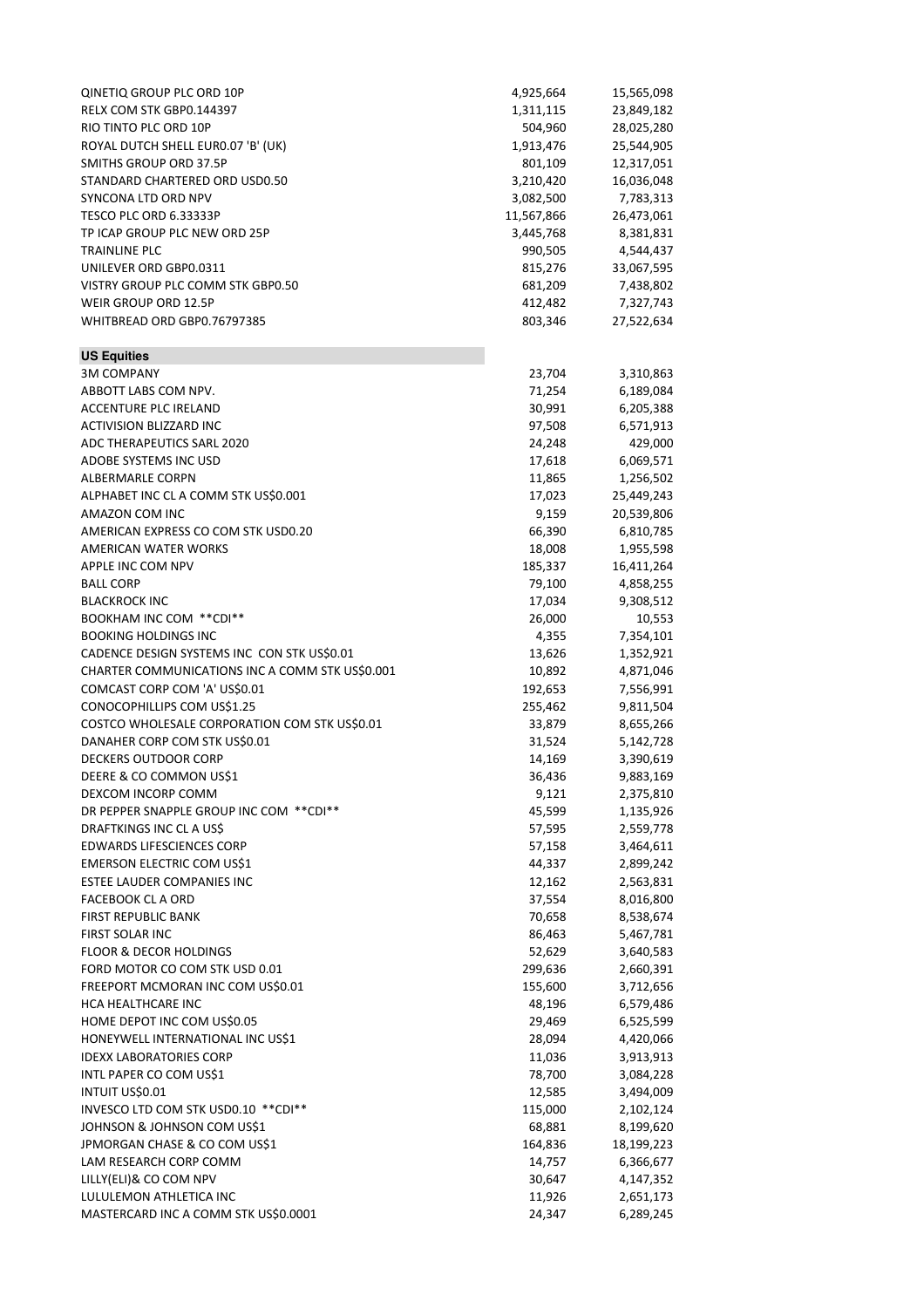| <b>MATCH GROUP INC</b>                         | 22,759  | 2,266,333  |
|------------------------------------------------|---------|------------|
| MERCK & CO INC NEW COM STK                     | 47,221  | 2,638,448  |
| MICRON TECHNOLOGY COM STK US\$0.10             | 80,233  | 5,130,213  |
| MICROSOFT CORP COM STK US\$0.00005             | 132,185 | 22,587,472 |
| MOODYS CORP COM STK USD 0.01                   | 24,455  | 5,285,556  |
| MORGAN STANLEY COM US\$0.01                    | 143,260 | 8,063,761  |
| MR COOPER GROUP INC COM STK US\$1              | 1       | 25         |
| NASDAQ INC                                     | 55,801  | 5,963,916  |
| <b>NETFLIX ORD</b>                             | 12,425  | 4,698,662  |
| NEXTERA ENERGY INC COM STK                     | 113,891 | 6,241,428  |
| NIKE INC CLASS'B'COM NPV                       | 43,929  | 4,235,294  |
| NORTEL NETWORKS NEW ** BANKRUPTCY**            | 270     | 12,472     |
| <b>NVIDIA CORP</b>                             | 11,775  | 4,556,806  |
| NVR INCORPORATED COMM                          | 1,085   | 3,695,126  |
| O'REILLY AUTOMOTIVE INCORP                     | 11,541  | 4,243,076  |
| OTIS WORLDWIDE CORP                            | 52,901  | 2,624,537  |
| PARKER-HANNIFIN CORP                           | 36,536  | 8,352,939  |
| PAYPAL HOLDINGS INC COMM STK US\$0.0001        | 9,465   | 1,665,859  |
| PEPSICO INC CAP US\$0.01 2/3                   | 57,775  | 5,921,969  |
| PHILIP MORRIS INTL ORD SH COM                  | 60,582  | 3,898,729  |
| PROCTER & GAMBLE COM NPV                       | 45,482  | 4,467,435  |
| QORVO INCORP CO                                | 12,316  | 1,630,886  |
| SALESFORCE COM INC                             | 29,294  | 4,501,216  |
| SCHLUMBERGER COM STK 0.01                      | 183,187 | 3,610,100  |
| SEALED AIR CORPORATION                         | 107,545 | 3,571,582  |
| SEARS CANADA COMM STK NPV - BANKCRUPTCY        | 443     | 1          |
| SHERWIN WILLIAMS                               | 8,207   | 4,390,094  |
| SOUTHWEST AIR US\$1                            | 127,229 | 5,633,413  |
| SQUARE INC NPV                                 | 16,860  | 2,775,173  |
| STEEL DYNAMICS INCORP                          | 53,794  | 1,979,114  |
| STELLANTIS NV EURO.01                          | 285,748 | 3,671,671  |
| TEXAS INSTRUMENTS INC COM STK US\$1            | 72,531  | 9,932,074  |
| THERMO FISHER SCIENTIFIC INC                   | 14,119  | 4,674,201  |
| TOPBUILD CORP COMM STK                         | 23,499  | 3,567,004  |
| TRACTOR SUPPLY COMPANY COM                     | 22,072  | 2,832,869  |
| TRANE TECHNOLOGIES PLC                         | 61,750  | 7,409,821  |
| <b>TRIMBLE INCORP</b>                          | 87,709  | 4,945,193  |
| U.S.BANCORP COM US\$0.01                       | 110,227 | 4,418,827  |
| UNION PACIFIC CORP COM US\$2.50                | 41,779  | 6,674,587  |
| UNITEDHEALTH GROUP INC USD                     | 39,805  | 10,748,244 |
| <b>VERTIV HOLDINGS CO</b>                      | 100,888 | 1,463,194  |
| <b>VISA</b>                                    | 75,291  | 11,582,055 |
| <b>VULCAN MATERIALS CO</b>                     | 42,860  | 5,248,696  |
| WEST PHARMACEUTICAL SE                         | 5,394   | 1,101,632  |
| WYNDHAM HOTELS & RESORTS INC CPMM STK US\$0.01 | 112,862 | 5,708,950  |
| ZEBRA TECHNOLOGIES                             | 11,991  | 4,216,709  |
| ZIMMER BIOMET HOLDINGS (US\$) COM STK US\$0.01 | 10,937  | 1,268,651  |
| <b>Pooled Equities</b>                         |         |            |

| ADC THERAPEUTICS SARL 2020 INDIRECT MANUAL         | 28400.116   | 420,534.56 US Equities                   |
|----------------------------------------------------|-------------|------------------------------------------|
| AEGON KAMES DIVERSIFIED GROWTH FUND (CLASS B ACC)  | 158459375.8 | 295,289,046.80 Inflation Linked          |
| LEGAL & GENERAL EUROPE (EX UK) EQUITY INDEX        | 11,052,676  | 204,067,764 Europe Equities              |
| LEGAL & GENERAL ASIA PAC EX JAP DEV EQTY INDEX     | 5,899,596   | 126,345,156 Pacific Basin Equities       |
| LEGAL & GENERAL JAPAN EQUITY INDEX                 | 54,009,980  | 124,181,905 Japan Equities               |
| LEGAL & GENERAL NORTH AMERICA EQUITY INDEX         | 9,865,292   | 330,086,747 US Equities                  |
| LEGAL & GENERAL UK EQUITY INDEX                    | 40,759,432  | 558,322,700 UK Equities                  |
| LEGAL & GENERAL WORLD EMERGING MARKETS             | 20,592,947  | 85,942,195 Emerging Markets Equities     |
| LGPS CENTRAL CO-INVESTMENT FUND PEQ                | 5000000     | 6,749,484.00 Private Equity              |
| LGPS CENTRAL EMERGING MKTS EQ ACT MULTI FUND A     | 998089.96   | 116,097,824.15 Emerging Markets Equities |
| LGPS CENTRAL GLOBAL EQ ACTIVE MULTI MGR FD CLS A   | 192171.73   | 25,677,986.56 Global Equities            |
| LGPS CENTRAL GLOBAL EX UK PASS EQ FD (CLS A) ACCUM | 89087.08    | 12,040,118.86 Global Equities            |
| LGPS CENTRAL PRIMARY FUND PEQ                      | 10000000    | 3,135,674.00 Private Equity              |
| LGPS CENTRAL UK EQUITY PASSIVE FD (CLS A) ACCUM    | 90759.11    | 9,575,993.70 UK Equities                 |
| RWC EURO FOCUS FUND CLASS 3SR - 2018               | 1,925,241   | 145,351,501 Europe Equities              |
| RWC EURO FOCUS FUND CLASS 3SR 2020                 | 56,838      | 7,350,535 Europe Equities                |